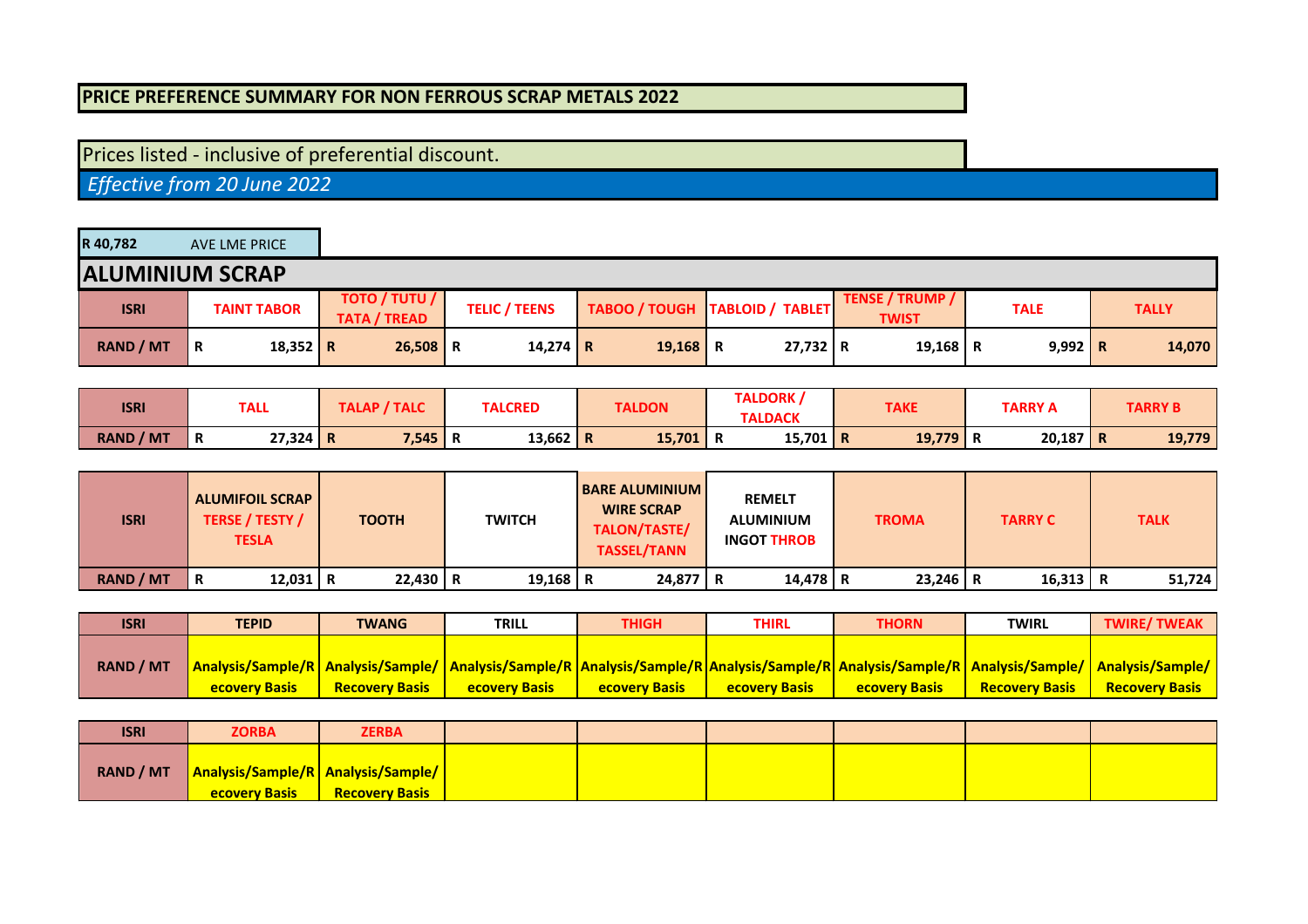| $\mathbf R$<br>147,783 | <b>AVE LME PRICE</b>                    |                                          |                                                |                                         |                                    |                                            |                                              |                                  |  |  |  |
|------------------------|-----------------------------------------|------------------------------------------|------------------------------------------------|-----------------------------------------|------------------------------------|--------------------------------------------|----------------------------------------------|----------------------------------|--|--|--|
|                        | <b>COPPER SCRAP</b>                     |                                          |                                                |                                         |                                    |                                            |                                              |                                  |  |  |  |
| <b>ISRI</b>            | No 1 Heavy Copper<br><b>Scrap Candy</b> | No 2 Scrap Copper<br><b>Cliff</b>        | <b>No 2 Scrap Copper</b><br><b>Birch/Cliff</b> | <b>Beryllium Copper</b><br><b>Scrap</b> | Light Copper Scrap<br><b>Dream</b> | <b>Copper Turnings</b>                     | No 1 Barebright<br><b>Copper Wire Barley</b> | No 1 Copper Wire<br><b>Berry</b> |  |  |  |
| <b>RAND / MT</b>       | $122,660$ R<br>R                        | 109,360                                  | Available on<br>request                        | $88,670$ R<br>R                         | $96,059$   R                       | $96,059$ R                                 | 127,093 R                                    | 122,660                          |  |  |  |
| <b>ISRI</b>            | No 2 Copper Wire<br><b>Birch</b>        | No 1 Copper Wire<br><b>Nodules Clove</b> | No 2 Copper Wire<br><b>Nodules Cobra</b>       | Cocoa                                   | <b>SOUDRONIC</b><br><b>COPPER</b>  | <b>Drove</b>                               |                                              |                                  |  |  |  |
| <b>RAND / MT</b>       | R<br>113,793 R                          | $127,093$ R                              | 113,793   R                                    | 110,837   R                             |                                    | 121,182 Analysis/Sample/R<br>ecovery Basis |                                              |                                  |  |  |  |

| <b>CUPRO</b>     | <b>J-NICKEL SCRAP</b> |       |   |       |       |       |       |       |
|------------------|-----------------------|-------|---|-------|-------|-------|-------|-------|
| <b>ISRI</b>      | <b>DAUNT</b>          |       |   |       |       |       |       |       |
| <b>RAND / MT</b> | R                     | #REF! | n | #REF! | #REF! | #REF! | #REF! | #REF! |

| <b>SCRAP BRASS AND BRONZE</b> |  |                |                                                           |                                              |                                           |                                               |                                                               |                              |  |
|-------------------------------|--|----------------|-----------------------------------------------------------|----------------------------------------------|-------------------------------------------|-----------------------------------------------|---------------------------------------------------------------|------------------------------|--|
| <b>ISRI</b>                   |  | <b>DRINK</b>   | <b>REFINERY BRASS IRED BRASS SOLIDS -</b><br><b>EBONY</b> | <b>RED BRASS</b><br><b>ITURNINGS - ENERV</b> | <b>OLD YELLOW</b><br><b>BRASS - HONEY</b> | LABEL / LACE /<br>LAKE / LAMB /<br>LARK/PALES | <b>YELLOW BRASS</b><br><b>TURNINGS NOMADL</b><br><b>NOBLE</b> | 60/40 SOLIDS<br><b>NOBLE</b> |  |
| <b>RAND / MT</b>              |  | 73,153 R<br>n. | $106,404$ R                                               | 79,803                                       | 79,803 R                                  | $93,103$ R                                    | $59,852$ R                                                    | 81,133                       |  |

| <b>ISRI</b>      | <b>CAND F METALS</b><br><b>GRAPE</b> | <b>CLEAN AUTO</b><br><b>RADIATORS -</b><br><b>OCEAN</b> | <b>NICKEL SILVER</b><br><b>TURNINGS - NIECE  </b> | <b>PARCH</b> | <b>NICKEL SILVER</b><br>SOLIDS MALIC | <b>BRASS SHAVINGS</b><br><b>NIGHT</b> |  |
|------------------|--------------------------------------|---------------------------------------------------------|---------------------------------------------------|--------------|--------------------------------------|---------------------------------------|--|
| <b>RAND / MT</b> | 86,453 R<br>Ð<br>n                   | $66,502$ R                                              | $71,823$ R                                        | 86,453       | $109,064$ R                          | 78,473                                |  |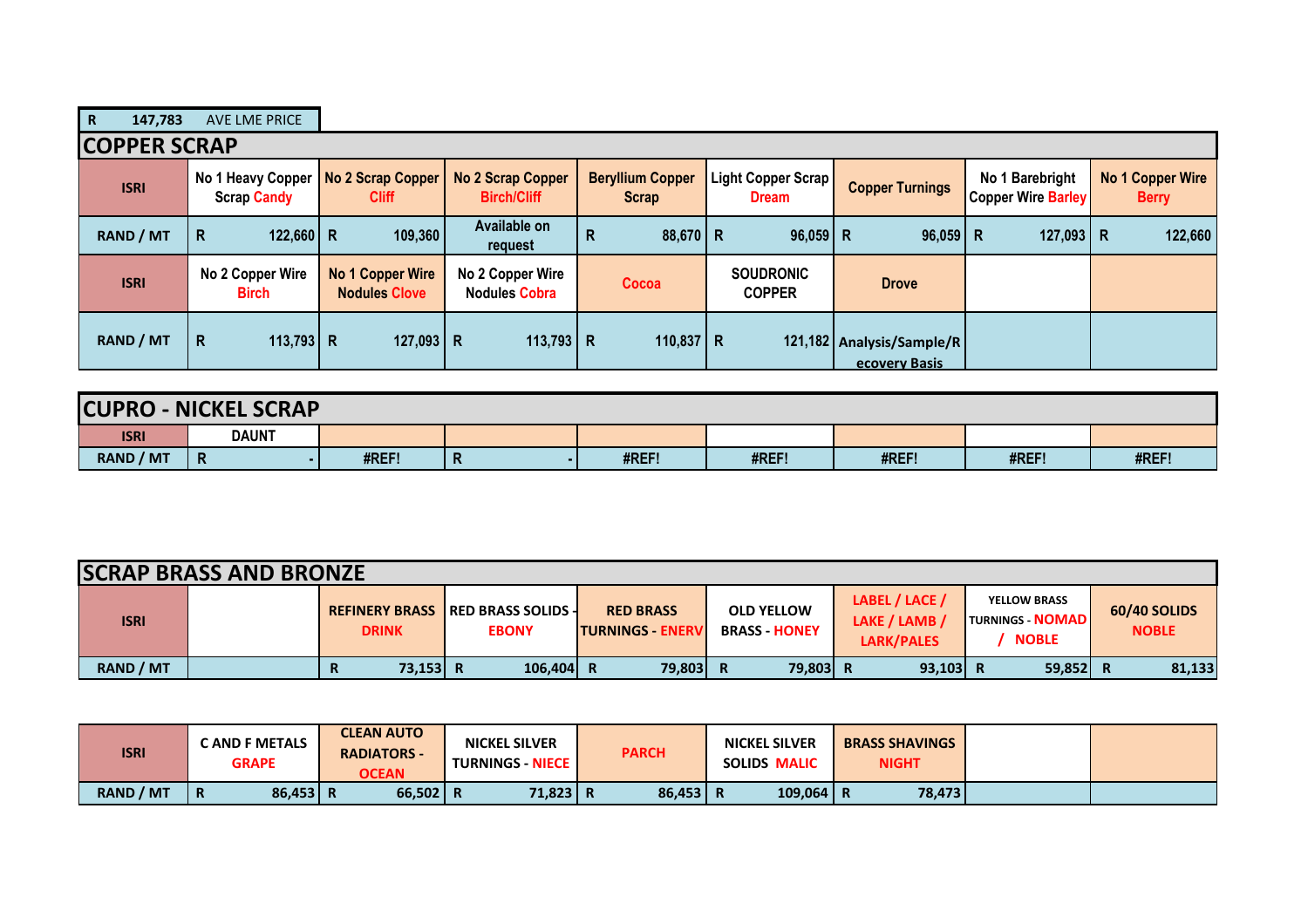| <b>EXOTIC METALS</b> |                      |                         |                         |                                  |                                  |                       |                      |  |  |
|----------------------|----------------------|-------------------------|-------------------------|----------------------------------|----------------------------------|-----------------------|----------------------|--|--|
| <b>ISRI</b>          | <b>CADMIUM SCRAP</b> | <b>IANTIMONY SCRAPI</b> | <b>TANTALUM SCRAP I</b> | <b>MANGANESE</b><br><b>SCRAP</b> | <b>GERMANIUM</b><br><b>SCRAP</b> | <b>VANADIUM SCRAP</b> | <b>GALLIUM SCRAP</b> |  |  |
| <b>RAND / KG</b>     | 22 R<br>Ð<br>R       | 75 I                    | $716$ R<br>n.           | 15                               | 6,362                            | 135<br>-R             | 3,139                |  |  |

| <b>ISRI</b>      | <b>INDIUM SCRAP</b> | NIOBIUM/<br><b>COLUMBIUM</b><br><b>SCRAP</b> | ZIRCONIUM/<br><b>HAFNIUM SCRAP</b> | <b>MOLYBDENUM</b><br><b>SCRAP</b> |  |  |
|------------------|---------------------|----------------------------------------------|------------------------------------|-----------------------------------|--|--|
| <b>RAND / KG</b> | $6,586$ R<br>n      | 307                                          |                                    | 318                               |  |  |

| <b>ZINC SCRAP</b> |                                      |                                                          |                                                  |                                                                   |                         |  |  |  |  |
|-------------------|--------------------------------------|----------------------------------------------------------|--------------------------------------------------|-------------------------------------------------------------------|-------------------------|--|--|--|--|
| <b>ISRI</b>       | OLD MIXED ZINC<br><b>SCRAP SCORE</b> | <b>OLD ZINC DIE</b><br><b>CAST SCRAP</b><br><b>SAVES</b> | <b>INEW ZINC DIE CASTI</b><br><b>SCRAP SCABS</b> | <b>NEW PLATED ZINC I</b><br><b>DIE CAST SCRAP</b><br><b>SCOPE</b> | <b>ZINC DROSS SHELF</b> |  |  |  |  |
| RAND / MT         | $31,535$   R<br>' R                  | $33,996$ R                                               | $38,854$ R                                       | 36,421                                                            | 21,847                  |  |  |  |  |

| <b>LEAD SCRAP</b> |                                  |                                                            |                                                                |                                            |                                   |  |  |  |  |  |  |
|-------------------|----------------------------------|------------------------------------------------------------|----------------------------------------------------------------|--------------------------------------------|-----------------------------------|--|--|--|--|--|--|
| <b>ISRI</b>       | MIXED SCRAP LEAD<br><b>RADIO</b> | <b>SCRAP LEAD</b><br><b>BATTERY PLATES</b><br><b>RAILS</b> | <b>DRAIN LEAD ACID</b><br><b>BATTERY SCRAP</b><br><b>RAINS</b> | <b>LEAD COVERED</b><br><b>CABLES RELAY</b> | <b>SCRAP LEAD</b><br><b>RAKES</b> |  |  |  |  |  |  |
| RAND / MT         | $20,644$ R<br>R                  | $16,551$ R                                                 | 10,910   R                                                     | $53,300$ R                                 | 22,047                            |  |  |  |  |  |  |

| <b>IMAGNESIUM SCRAP</b> |                      |                 |                    |                        |  |  |  |  |  |  |
|-------------------------|----------------------|-----------------|--------------------|------------------------|--|--|--|--|--|--|
| <b>ISRI</b>             | <b>OLD MAGNESIUM</b> | <b>TURNINGS</b> | <b>CLIPS WAFER</b> | <b>ENGRAVER PLATES</b> |  |  |  |  |  |  |
|                         | <b>WALNUT</b>        | <b>WORLD</b>    |                    | <b>WINE</b>            |  |  |  |  |  |  |
| <b>RAND / MT</b>        | $21.473$ R<br>Ð<br>R | $6,126$ R       | $27,689$ R         | 24,581                 |  |  |  |  |  |  |

| <b>TIN SCRAP</b> |                  |   |                        |                     |                        |   |              |  |  |  |  |
|------------------|------------------|---|------------------------|---------------------|------------------------|---|--------------|--|--|--|--|
|                  |                  |   | <b>BLOCK TIN SCRAP</b> | <b>PEWTER SCRAP</b> | <b>HIGH TIN BABITT</b> |   |              |  |  |  |  |
|                  | <b>ISRI</b>      |   | <b>RANCH</b>           | <b>RANKS</b>        | <b>SCRAP RAVES</b>     |   | <b>DROSS</b> |  |  |  |  |
|                  | <b>RAND / MT</b> | R | 420,394 R              | 327,001             | 303.641.03             | R | 93,439.22    |  |  |  |  |